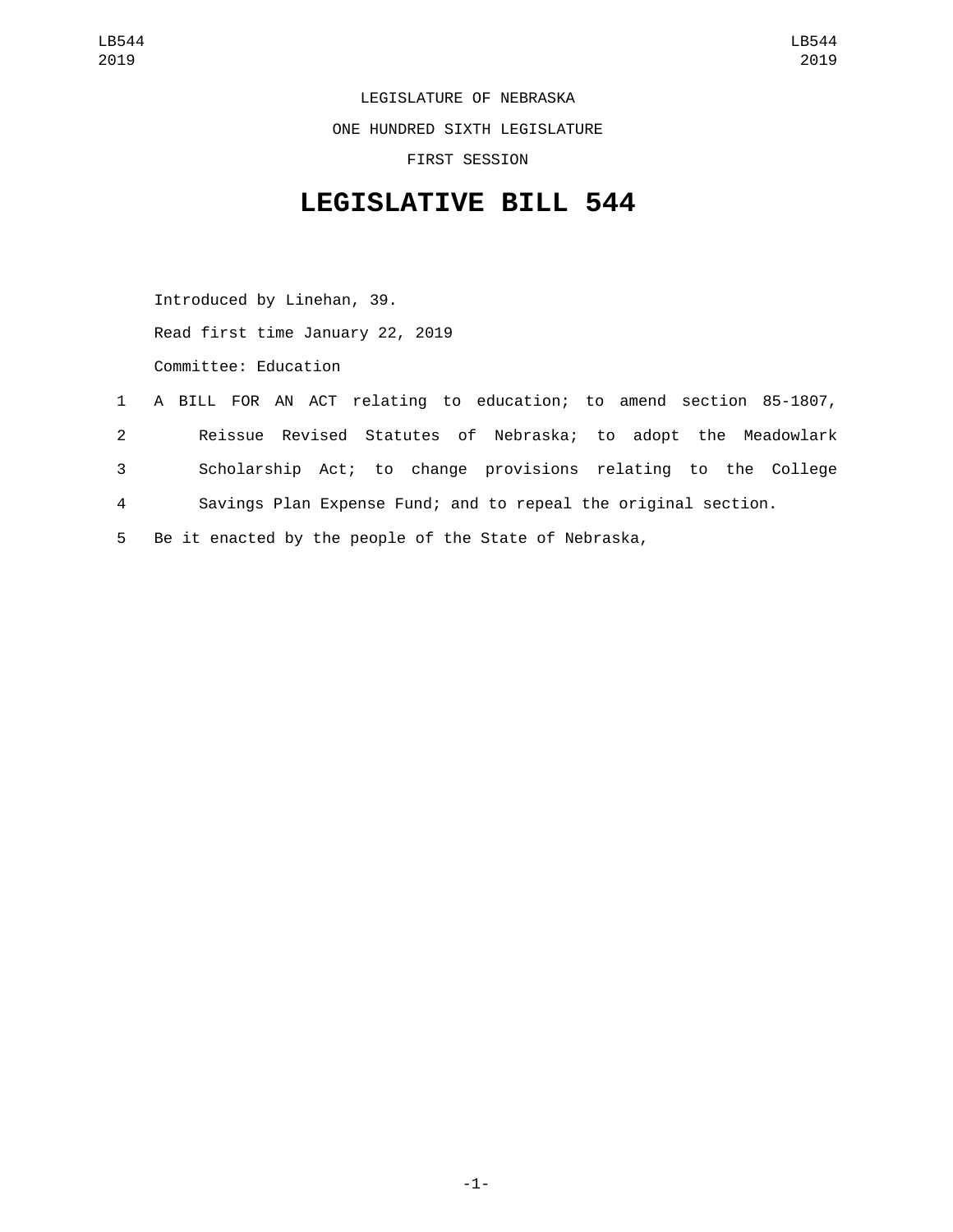| $\mathbf{1}$   | Section 1. Sections 1 to 8 of this act shall be known and may be                 |
|----------------|----------------------------------------------------------------------------------|
| $\overline{c}$ | cited as the Meadowlark Scholarship Act.                                         |
| 3              | Sec. 2. For purposes of the Meadowlark Scholarship Act:                          |
| 4              | (1) Eligible educational institution has the same meaning as in                  |
| 5              | section 85-1802;                                                                 |
| 6              | (2) Qualified higher education expenses has the same meaning as in               |
| $\overline{7}$ | section 85-1802; and                                                             |
| 8              | (3) Qualified individual means an individual born on or after                    |
| 9              | January 1, 2020, who is a resident of this state at the time of birth.           |
| 10             | (1) The Meadowlark Scholarship Program is created. The<br>Sec. 3.                |
| 11             | program shall be administered by the State Treasurer. The purpose of the         |
| 12             | program is to promote access to postsecondary educational opportunities          |
| 13             | by providing scholarships to qualified individuals to help pay the               |
| 14             | qualified higher education expenses associated with attendance at an             |
| 15             | eligible educational institution.                                                |
| 16             | (2) Any qualified individual shall be eligible to participate in the             |
| 17             | Meadowlark Scholarship Program. No later than ninety days after the birth        |
| 18             | of a child in this state, the Department of Health and Human Services            |
| 19             | shall transmit information to the State Treasurer as necessary to                |
| 20             | administer the program and to establish whether the child is a qualified         |
| 21             | individual. Such information shall include, but not be limited to, the           |
| 22             | <u>full name and residential address of the child's parent or legal guardian</u> |
| 23             | and the birth date of the child.                                                 |
| 24             | (3) Following receipt of the information described in subsection (2)             |
| 25             | of this section, the State Treasurer shall send a notification explaining        |
| 26             | the Meadowlark Scholarship Program to the parent or legal quardian of            |
| 27             | each qualified individual. The State Treasurer shall provide such parent         |
| 28             | or legal guardian with the opportunity to exclude his or her child from          |
| 29             | the program. Any child who is not excluded shall be deemed to be enrolled        |
| 30             | in the program.                                                                  |
| 31             | (4) The State Treasurer shall take measures to ensure the security               |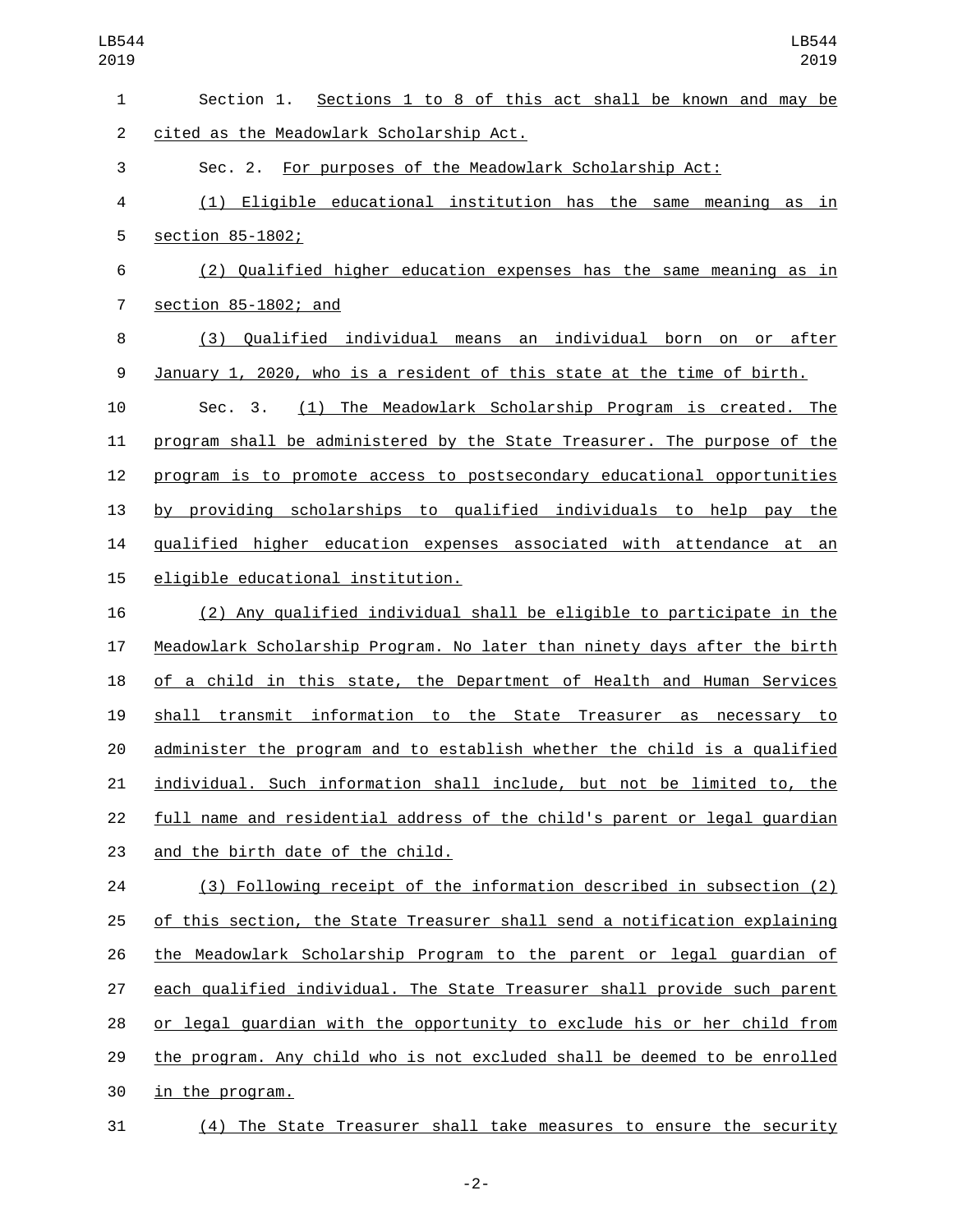| 1              | and confidentiality of the information received under subsection (2) of   |
|----------------|---------------------------------------------------------------------------|
| $\overline{c}$ | this section.                                                             |
| 3              | (1) The Meadowlark Scholarship Cash Fund is created. The<br>Sec. 4.       |
| 4              | fund shall be administered by the State Treasurer and shall consist of    |
| 5              | appropriations from the Legislature and any other private money           |
| 6              | designated for the fund by the State Treasurer. Any money in the fund     |
| $\overline{7}$ | available for investment shall be invested by the state investment        |
| 8              | officer pursuant to the Nebraska Capital Expansion Act and the Nebraska   |
| 9              | State Funds Investment Act.                                               |
| 10             | (2) It is the intent of the Legislature to appropriate to the             |
| 11             | Meadowlark Scholarship Cash Fund, for each fiscal year beginning in       |
| 12             | fiscal year 2020-21, an amount equal to one hundred dollars multiplied by |
| 13             | the total number of children who began enrollment in the Meadowlark       |
| 14             | Scholarship Program under section 3 of this act during the prior fiscal   |
| 15             | year.                                                                     |
| 16             | (3) The State Treasurer shall use the Meadowlark Scholarship Cash         |
| 17             | Fund to provide scholarships to qualified individuals for the purpose of  |
| 18             | paying their qualified higher education expenses and to pay the costs     |
| 19             | associated with the Meadowlark Scholarship Act.                           |
| 20             | In order to receive a scholarship under the Meadowlark<br>(4)             |
| 21             | Scholarship Program, a qualified individual must apply for the            |
| 22             | scholarship to the State Treasurer on a form prescribed by the State      |
| 23             | Treasurer. A qualified individual shall be eligible to receive a          |
| 24             | scholarship if he or she:                                                 |
| 25             | (a) Is a resident of this state at the time of application;               |
| 26             | (b) Is no more than twenty-nine years of age at the time of               |
| 27             | application; and                                                          |
| 28             | Has enrolled as a student at an eligible educational<br>(c)               |
| 29             | institution.                                                              |
| 30             | (5) Upon receipt of the application and the documentation necessary       |
| 31             | to establish eligibility under subsection (4) of this section, the State  |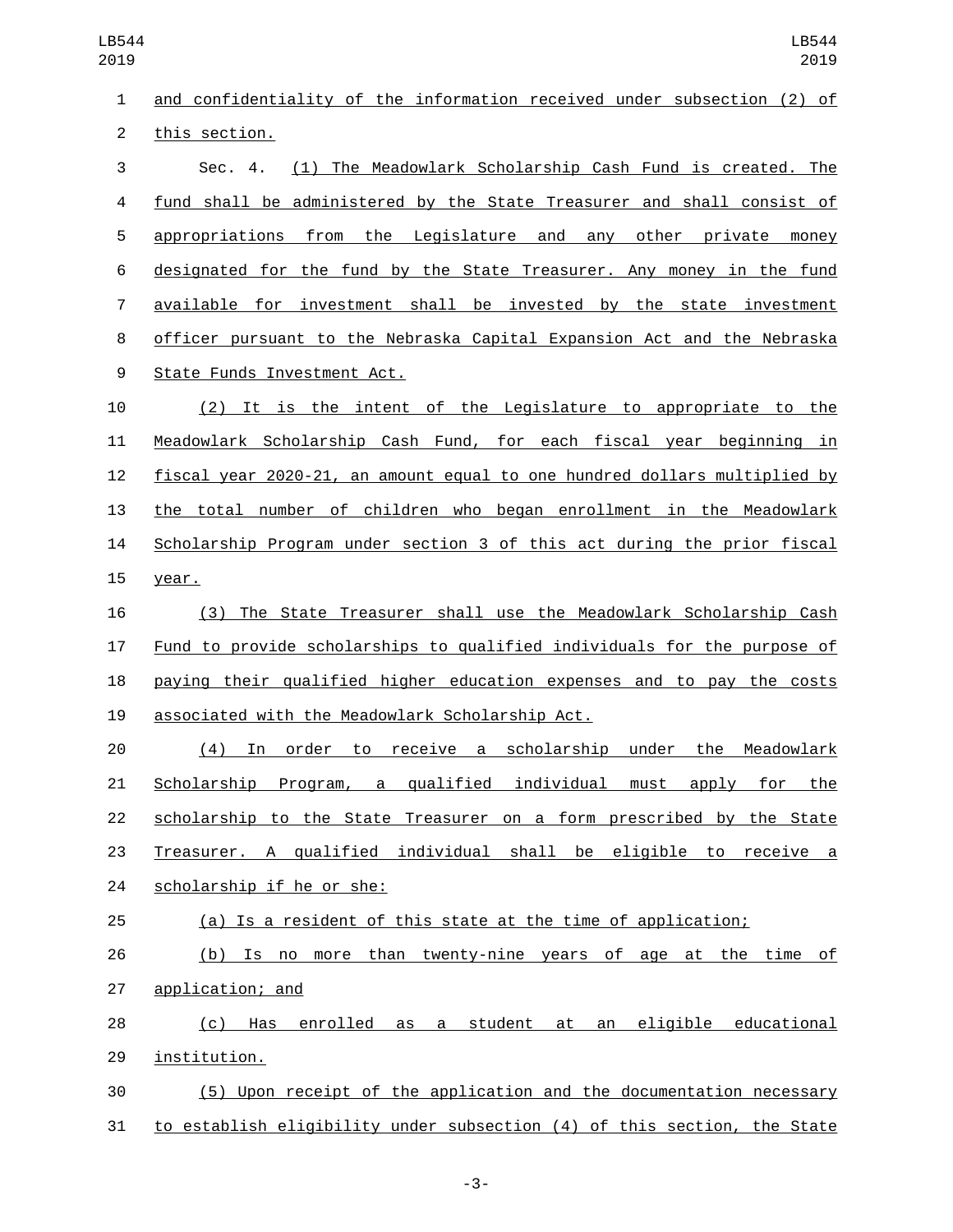Treasurer shall provide the qualified individual with a scholarship in the amount of one hundred dollars, plus the investment earnings attributed to such one-hundred-dollar amount since the birth date of such qualified individual as calculated by the State Treasurer.

 Sec. 5. The State Treasurer shall make account balances within the Meadowlark Scholarship Cash Fund available to each parent or legal guardian of a qualified individual enrolled in the Meadowlark Scholarship 8 Program through a secured Internet account.

 Sec. 6. The State Treasurer may receive contributions from any person to the Meadowlark Scholarship Cash Fund on behalf of qualified individuals to pay the qualified higher education expenses associated with attendance at an eligible educational institution.

 Sec. 7. A financial contribution shall not be required from a qualified individual or from a qualified individual's parent or legal guardian as a condition to receive a scholarship under the Meadowlark 16 Scholarship Act.

 Sec. 8. The State Treasurer may adopt and promulgate rules and regulations to carry out the Meadowlark Scholarship Act.

 Sec. 9. Section 85-1807, Reissue Revised Statutes of Nebraska, is 20 amended to read:

 85-1807 (1) The State Treasurer shall deposit money received by the Nebraska educational savings plan trust into three funds: The College Savings Plan Program Fund, the College Savings Plan Expense Fund, and the College Savings Plan Administrative Fund. The State Treasurer shall deposit money received by the trust into the appropriate fund. The State Treasurer and Accounting Administrator of the Department of Administrative Services shall determine the state fund types necessary to comply with section 529 of the Internal Revenue Code and state policy. The money in the funds shall be invested by the state investment officer pursuant to policies established by the Nebraska Investment Council. The program fund, the expense fund, and the administrative fund shall be

-4-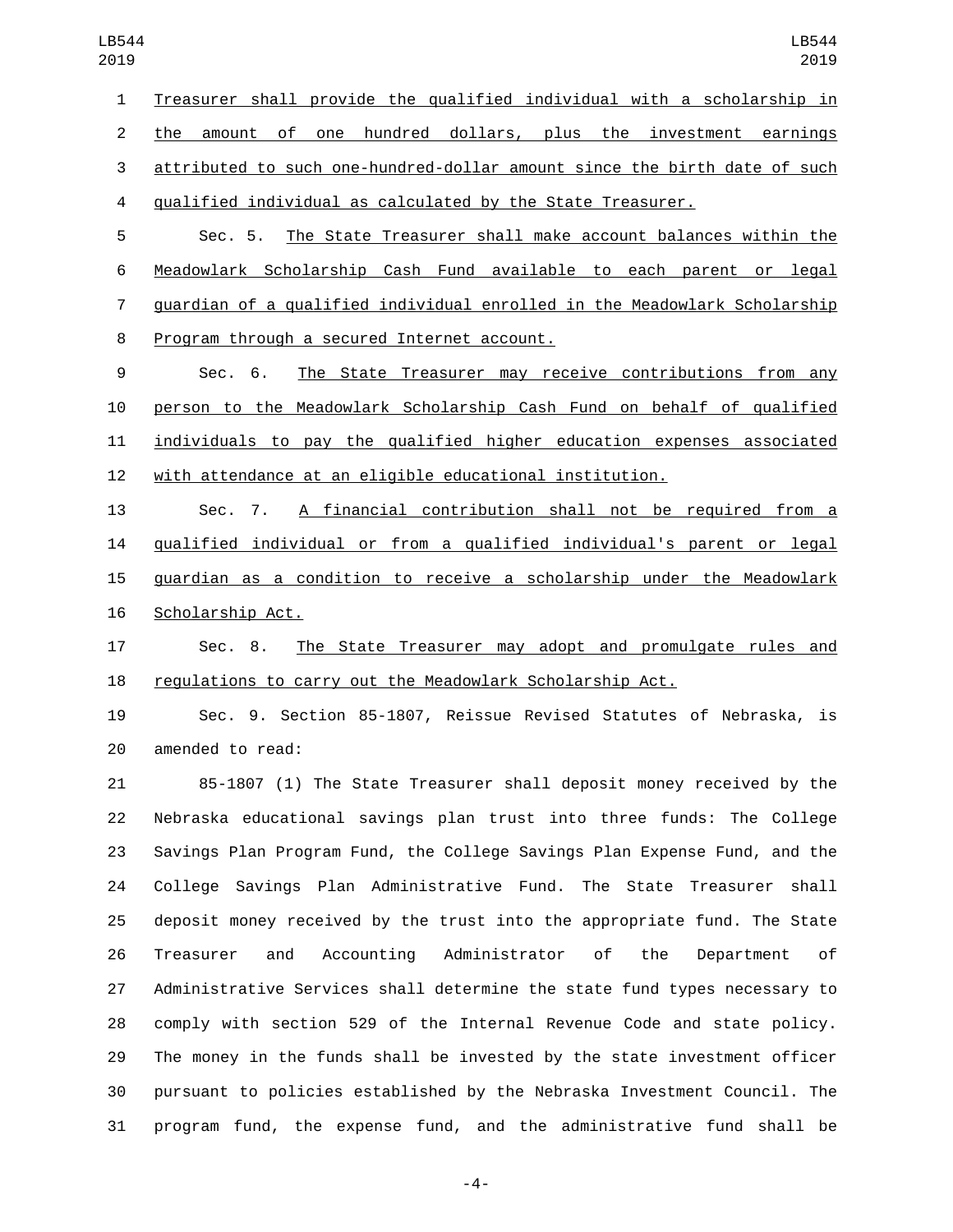separately administered. The Nebraska educational savings plan trust shall be operated with no General Fund appropriations.

 (2) The College Savings Plan Program Fund is created. All money paid by participants in connection with participation agreements and all investment income earned on such money shall be deposited as received into separate accounts within the program fund. Contributions to the trust made by participants may only be made in the form of cash. All funds generated in connection with participation agreements shall be deposited into the appropriate accounts within the program fund. A participant or beneficiary shall not provide investment direction regarding program contributions or earnings held by the trust. Money accrued by participants in the program fund may be used for payments to any eligible educational institution. Any money in the program fund available for investment shall be invested by the state investment officer pursuant to the Nebraska Capital Expansion Act and the Nebraska 16 State Funds Investment Act.

 (3) The College Savings Plan Administrative Fund is created. Money from the trust transferred from the expense fund to the administrative fund in an amount authorized by an appropriation from the Legislature shall be utilized to pay for the costs of administering, operating, and maintaining the trust, to the extent permitted by section 529 of the Internal Revenue Code. The administrative fund shall not be credited with any money other than money transferred from the expense fund in an amount authorized by an appropriation by the Legislature or any interest income earned on the balances held in the administrative fund. Any money in the administrative fund available for investment shall be invested by the state investment officer pursuant to the Nebraska Capital Expansion Act 28 and the Nebraska State Funds Investment Act.

29  $(4)(a)$   $(4)$  The College Savings Plan Expense Fund is created. The expense fund shall be used to pay costs associated with the Nebraska educational savings plan trust and shall be funded with fees assessed to

-5-